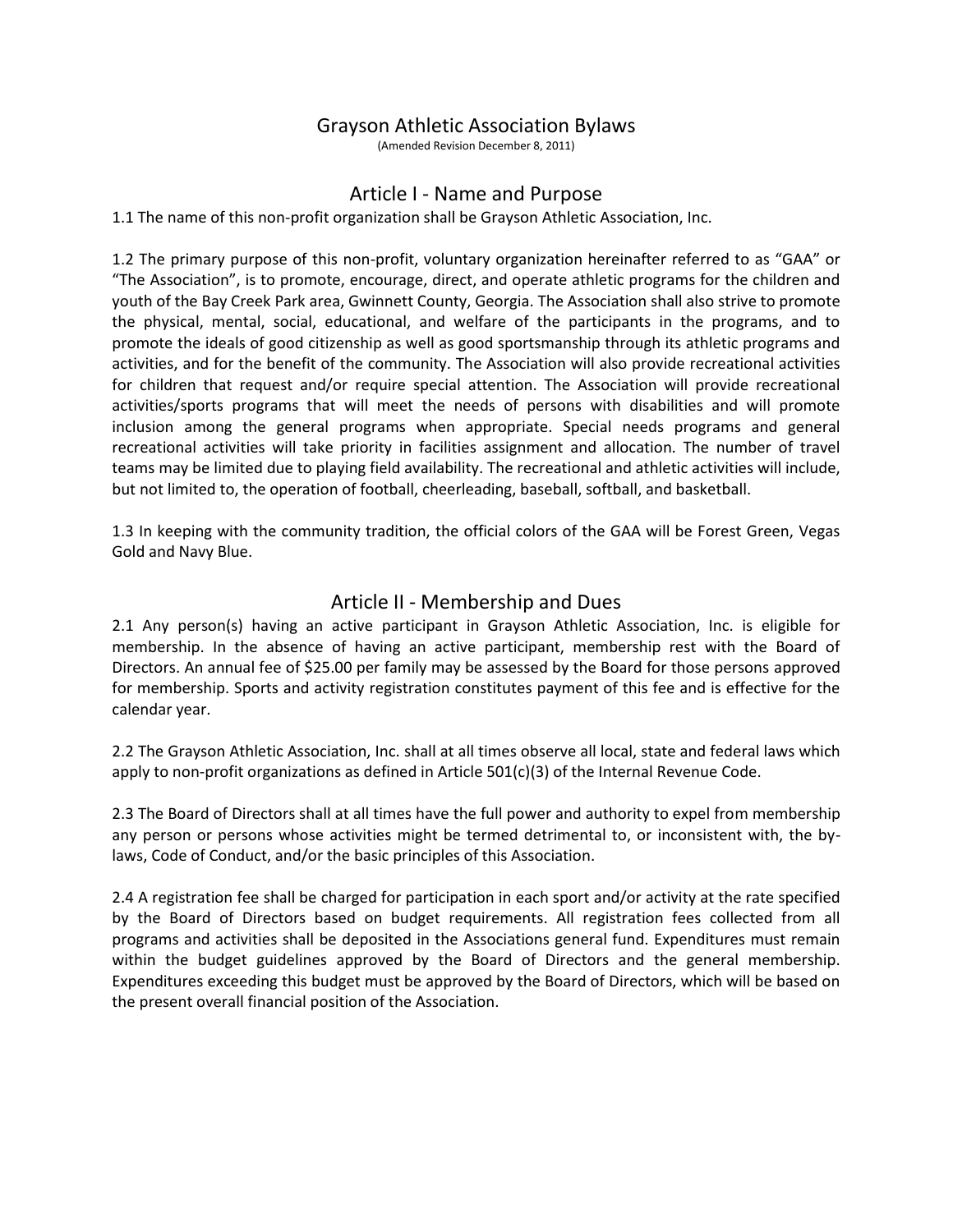2.5 A discount for multiple child participation in the same sport/activity will be deducted from the registration fee as follows:

2nd Child - 10% 3rd Child - 20% With continued 10% increments based on each child

2.6 The refund policy shall be as follows:

a. No registration refund will be allowed in any sport or activity. (112707)

b. Exceptions may be made by the Executive Board.

# Article III - Meetings

3.1 A meeting of the members for the election of Officers and Directors of this Association shall be held annually. Elected Officers and Directors shall take office beginning January 1.

3.2 Annual meetings for baseball, softball, football, cheerleading, special needs, and basketball shall be held on an as-needed basis or as called for by the Board of Directors.

3.3 Special meetings of the general membership may be called for any lawful purpose provided twentyfive (25) petitioning active members in good standing so indicate their assent to such a call or provided any officer or three or more directors call the meeting.

3.4 Public notice of the time and place of all annual meetings shall be given not less than fourteen (14) days prior to the date set for such annual meeting. Public notice shall include the publication of the meeting date, place and time in Gwinnett County's legal organ, together with the posting of a notice of the meeting at the concession stand area in the ballpark and, if available, on any roadside sign in front of the ballpark or at any event of the Association taking place prior to the meeting.

3.5 Any number of members present in excess of twenty-five (25) at any called Association meeting of the general membership constitutes a quorum. Voting shall be by majority vote cast in person. No proxy voting allowed.

3.6 Regular meetings of the Board of Directors shall take place at least once a quarter or more frequently as deemed appropriate by the board. These meetings will be open to the membership at large for attendance. Working sessions of the board shall not require membership access.

3.7 A quorum for the transaction of business at any regular or special meeting of the Directors shall consist of one more than half of the voting members of the Board. The act of a majority of the Directors at a physical meeting in which a quorum exists shall be considered an act of the entire Board. A written report of the business transacted at each Board meeting shall be made by the Secretary at the next meeting of the Board.

3.8 Any action required or permitted to be taken at a meeting of the Board of Directors may be taken without a meeting if written consent setting forth the action so taken shall be signed by all of the Directors and be filed with the minutes of the proceeding with the Board of Directors. Such consent shall have the same force and effect as a unanimous vote.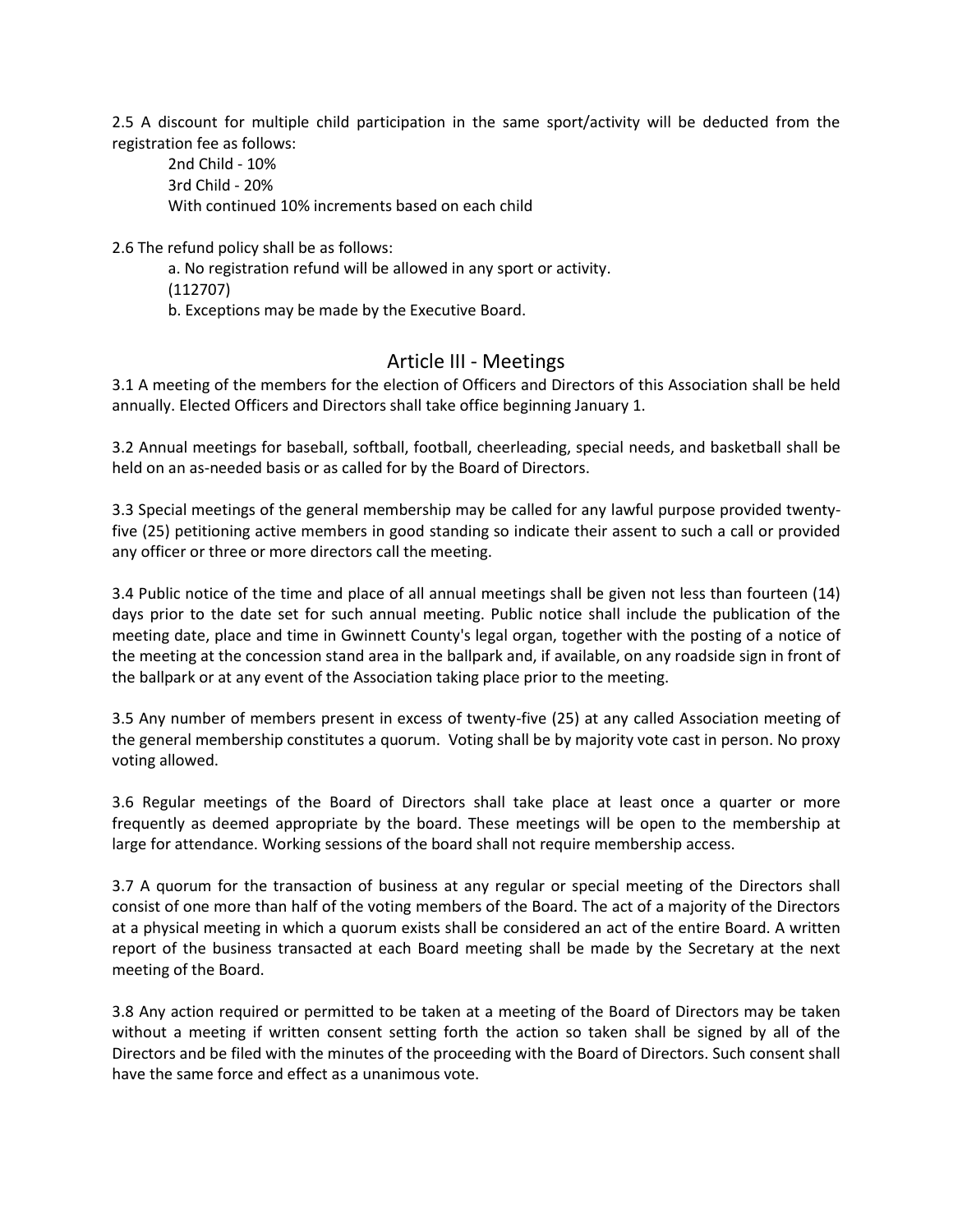3.9 In Case of Emergency Meeting Only: (Action by conference call):

Members of the Board of Directors or any committee designated by the Board of Directors may participate at a meeting of the Board or such committee by means of a conference call or similar communication equipment by means of which all persons participating in the meeting can hear each other and participation in a meeting pursuant to this section shall constitute presence in person at such meeting.

3.10 An Officer of the Association may be removed by a two-thirds vote of the Board of Directors whenever in their judgment the best interest of the Association will be served by the removal.

## Article IV – Governance

4.1 Election of Directors shall be held on the last Tuesday in November of each year at the general meeting of the Association. Each elected official must receive a majority vote. Nominees receiving less than 10% of the total cast will not be considered in the run-off rounds. After the first run-off round, the two nominees with the most votes will continue to the next runoff round. The Directors shall serve a term and be eligible for re-election. Members interested in running for a position on the Board must notify the Secretary or the nominating committee by November 1st of each year, in writing. The request should be a brief personal history, their qualifications and interests in regards to the position for which they wish to run. All Board members will have a background check.

4.2 Beginning November 2007, Twenty-three (23) Board Members (*Bylaw revision 12/3/09 – GAA General Meeting)*, Five (5) of whom shall be Executive officers, will be elected on a rotating basis. Executive officers shall consist of President, Vice President, Secretary, Treasurer, and Past President. The Past President position will be filled with the outgoing President. Position terms are defined as follows:

a) President 2 Year Term b) Vice President 1 Year Term c) Secretary 2 Tear Term d) Treasurer 2 Year Term (*Bylaw revision 11/28/11 – GAA General Meeting)* e) Assistant Treasurer 1 Year Term f) Sport Director 2 Year Term g) Assist Sport Director 1 Year Term h) Newly elected Director of Basketball and Assistant Basketball Director will assist current Basketball Directors until the remainder of the season.

A list of names, addresses and phone numbers of all Board members shall be sent to Gwinnett County Parks and Recreation Division Area Supervisor within thirty (30) days of the election by the Secretary.

4.3 If a Board member or officer resigns during their term, they may not be appointed or elected to a Board position unless approved by the Board of Directors to stand for election. No board member shall serve in any governing capacity in any other recreational athletic association in direct competition with the Grayson Athletic Association.

4.4 The Board shall consist of Twenty-three (23) members. The Executive Board shall consist of the President, Vice President, Secretary, Treasurer, and Past President. The balance of the Board of Directors shall consist of the Assistant Treasurer, Director of Baseball plus one Assistant Board member of Baseball, the Director of Softball plus one Assistant Board member of Softball, the Director of Special Needs plus one Assistant Board member of Special Needs, the Director of Basketball plus one Assistant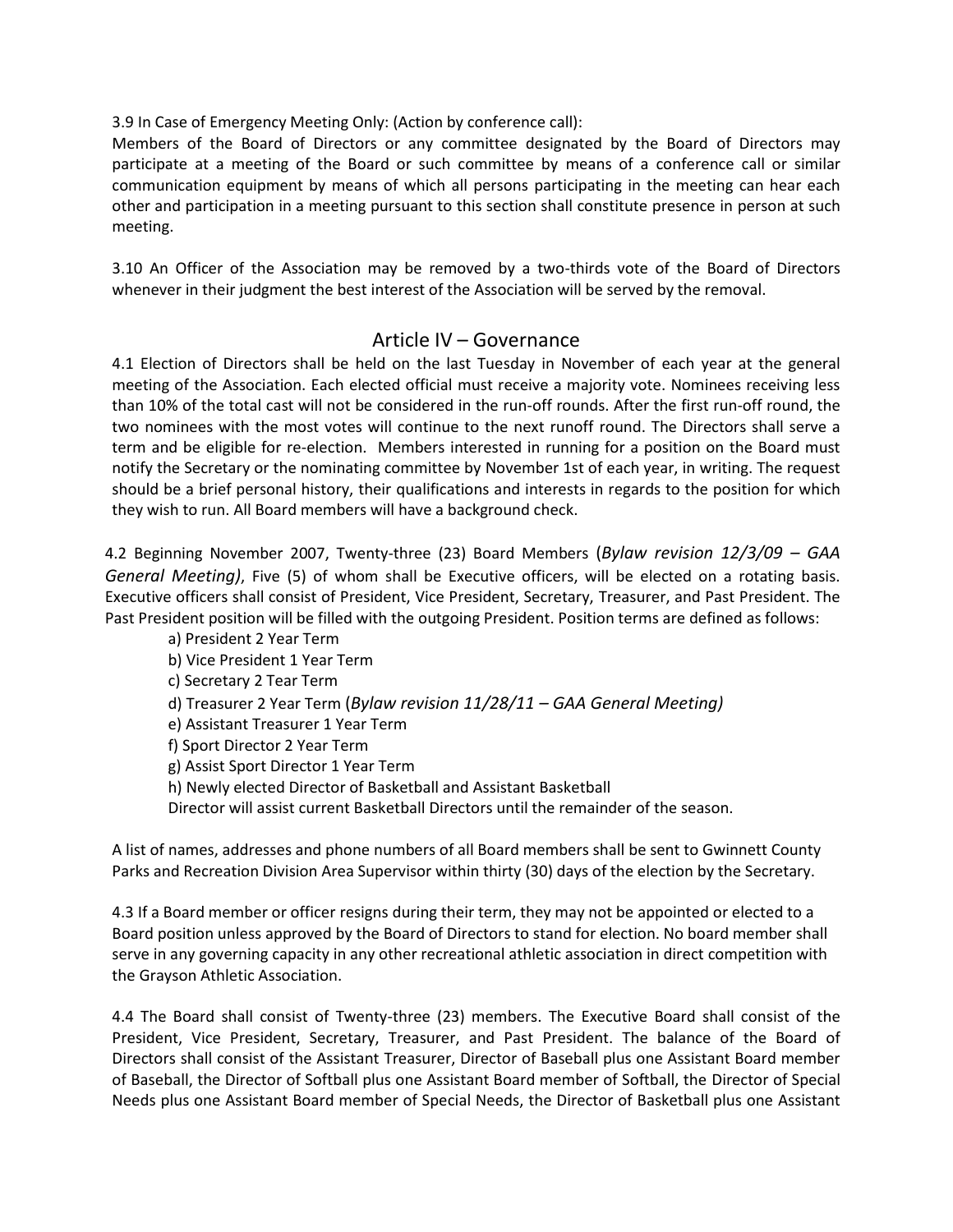Board member of Basketball, the Director of Football plus one Assistant Board member in Football, the Director of Cheerleading plus one Assistant Board member of Cheerleading, the Director of Basketball Cheerleading plus one Assistant Board of Basketball Cheerleading, Director of Lacrosse plus one Assistant Board member for Boy's and Girl's Lacrosse.. All above members shall be voting members. No one shall be eligible to hold any of these offices if they are not a member of the Association. This will be a policy making Board and will have the responsibility for setting policy as it pertains to the Association. The Board will be responsible for the approval of all fund-raisers, the approval of the Association's role in such organizations as the Gwinnett Football League, Dixie Youth NSA, GRPA and ASA Softball, establishing the rules and regulations for concession and gate receipts, the implementation of a budget approval process for each sport, the implementation of an equipment manager process for each sport, the Board shall act as the appeals board should anyone's right to participate in the Association be terminated for one or more reasons, shall act as a liaison with the County in all field assignments and other matters relevant to the operation of the Association, shall approve all contracts entered into by any member of the Association for any reason, shall make a final decision regarding any changes in sport affiliation, shall otherwise rest in the President, Vice President, Secretary, Treasurer, and Past President the responsibilities of the day-to-day implementation of the policies set by the Board. The Board specifically reserves the right to approve all capital expenditures in excess of approved annual budget for each individual sport area, all contracts of employment, and all other expenditures of any individual sport. The position of a roller hockey director will be added at such a time that is deemed appropriate.

4.5 The Executive Committee shall be composed of the President, Vice President, Secretary, Treasurer, and Past President and shall have the power to act in the place of the Board on policy matters on an emergency basis that require immediate action. Bonding will paid for by the Association.

4.6 The President shall be the Chief Executive Officer of the Association and Chairman of the Board of Directors charged with the duty of supervising all its functions subject to policy direction from the Board of Directors. The President shall be responsible for the implementation of the total Association program and shall see that the policies set by the Board be carried out by each participant in the Association. The President shall serve as an ex-officio member of all committees except the Nominating Committee. The President shall be bonded for not less than \$25,000.00 and may co-sign checks.

4.7 The President of the Association shall vote only in the case of a tie.

4.8 The President will be moved to the Past President position after their two year term has expired and will be a voting member of the Executive Board.

#### 4.9 The Vice President:

- a. shall have charge of the fund raising programs of the association.
- b. shall be responsible for public and community relations.
- c. shall have all such powers and duties as generally are incidental to the position of Vice-President as may be assigned to him (or her) by the President or the Board of Directors.
- d. shall assume the duties of the President when the President cannot perform them.
- e. shall assist the President in the furtherance of his duties as might be requested by the President.
- f. May co-sign checks and be bonded for not less than \$25,000.00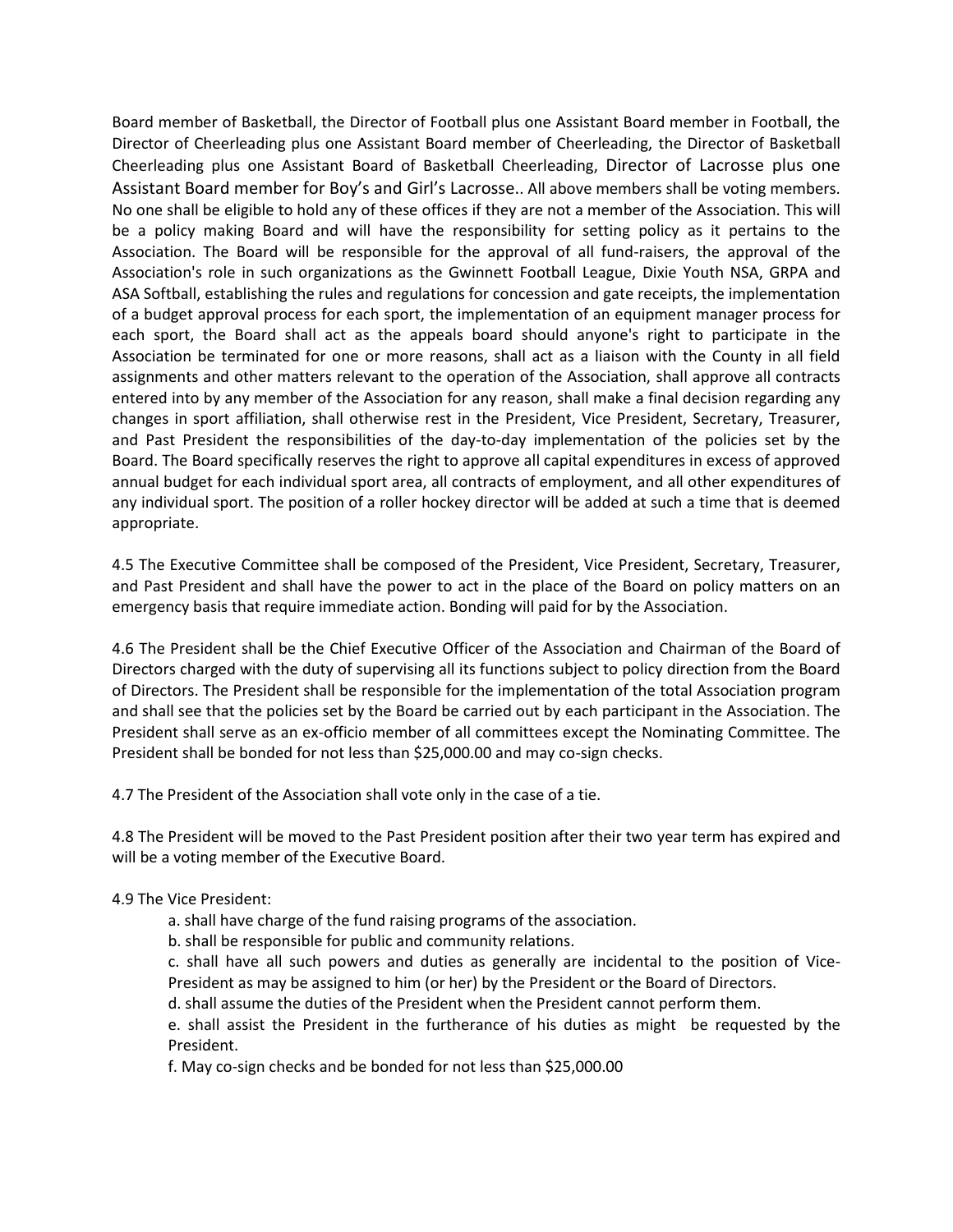#### 4.10 The Secretary:

a. shall be responsible for keeping all books and records of the Association in an organized, concise fashion, including the minutes of meetings of the Board of Directors and Executive Board, shall be responsible for coordinating the time and location of Board of Directors meetings and membership meetings, shall issue notices of all meetings, shall serve as a

Parliamentarian at these meetings or shall appoint someone to so serve, and shall provide such other assistance to the President as may from time to time be requested.

b. may co-sign checks and other legal instruments and be bonded for not less than \$25,000.00. c. will maintain the membership roster.

d. will make sure that Gwinnett County has the current and updated information from the Association.

#### 4.11 The Treasurer:

a. shall be the Chief Financial Officer of the Association, shall have and keep accurate financial records of disbursements and receipts of all money had and received by the Association or its committees from whatever sources, shall coordinate the receiving and depositing of all fundraising, registration, and sponsor money. Shall be bonded in an amount not less than \$25,000.00, shall submit an updated financial report to the Board on a quarterly basis, and at the Annual Meeting of the Members, shall financially have audited the concessions, fund raisers, and other money-raising events sponsored by the Association on as as-needed basis or on a random basis as determined by the Board, and shall provide such other assistance to the President, Vice President and Secretary as may from time to time be requested and may co-sign checks.

4.12 The Director of Baseball, the Director of Football, the Director of Softball, the Director of Basketball, the Director of Cheerleading, and the Director of Special Needs or any other sport sponsored by "Grayson Athletic Association":

a. shall, in consult with their respective board member, special needs director and committees, be responsible for all matters related to the playing or scheduling of their respective sports, and shall consider the needs of individuals with special needs and the special needs program. The Directors will also be responsible for coordinating post season activities, shall attend all necessary district and state sports meetings, shall be that sports representative on the Board of Directors, shall have the responsibility for coordinating with the Board of Directors the policy for field assignment, coach selection process, budget approval process, equipment manager process, and concession stand operation, as well as the implementation of other policymaking decisions rendered by the Board. The Sports Director shall act as the Chief Executive Officer for that sport and shall have the right to make day-to-day decisions regarding that sport subject to the policy-making decisions set by the Board of Directors. Each Sports Director shall be the Chief Executive of each sports committee. Each sports committee shall be responsible for selecting and training the coaches for their respective sports. Each Sports Director in conjunction with the Treasurer will prepare an annual budget for each sport within 60 days upon the completion of the sport, for approval by the Board.

b. The Special Needs Director will ensure the special needs program will have representation in each of the general programs. The Special Needs Director along with the Treasurer will be responsible for maintaining a separate financial account for the Special Needs program. c. The Special Needs Director will be responsible for the public notification of persons in Gwinnett County who may benefit from the special needs and general programs offered as well as other business conducted by the Association.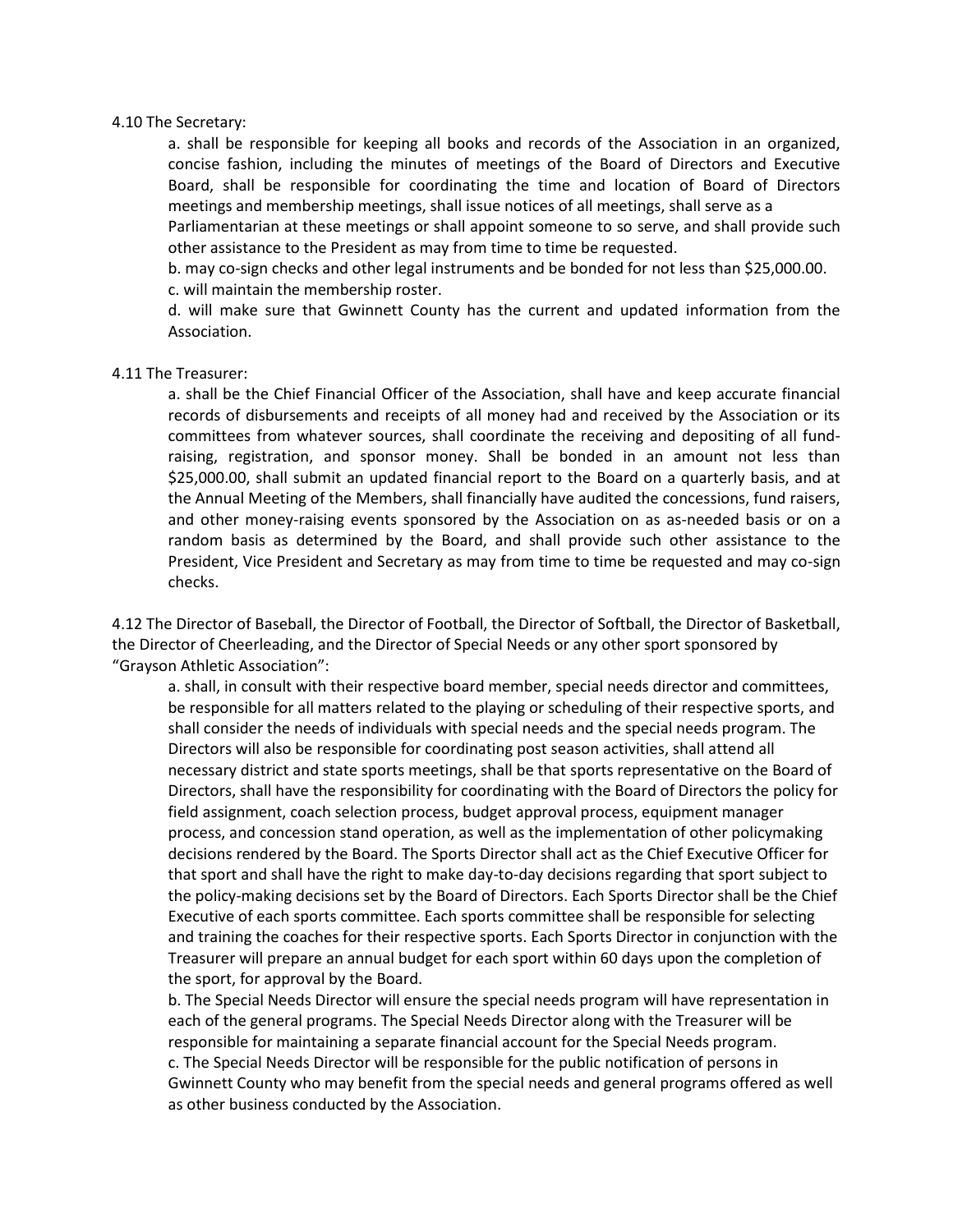d. The Assistant Director shall assist the director of that sport in the furtherance of his/her duties as might be requested by the director of that sport. The Assistant Director shall have all such powers and duties as generally are incidental of the position of Assistant Director of that sport as be assigned to him/her by the Director of that sport or the Board of Directors. The Assistant Director shall assume the duties of the Director of that sport when the Director cannot perform them.

e. Commissioners and Representatives shall assist the Director and/or Assistant Director of that sport in the furtherance of his/her duties as might be requested by the Director and/or Assistant Director of that sport. They shall be responsible for communicating to coaches during the season matters relating to individual sport operations and their duties shall include but are not limited to practice, game, playoff and championship scheduling and other items as deemed necessary by the Director of that sport, Assistant Director and/or Board of Directors.

4.13 The Board of Directors shall fill any vacancy on the Board and this appointment shall stand for the remainder of the unexpired term.

4.14 Each Sports Director in conjunction with the Special Needs Director and Assistant Treasurer will prepare an annual budget for each sport for approval by the Board. The Board is authorized to assess each sport a general administrative expense or other such fees and expenses in order to maintain sufficient operating revenue for the administrative expense of the Board or in order to insure the continued operation of all programs. The Board is also specifically authorized to establish a capital reserve fund to require each sport to have its participants pay into the capital reserve fund such funds as may be voted on by the Board from time to time in order to ultimately reserve enough funds to acquire on behalf of the Association such practice facilities as may be in the Association's best interest.

4.15 Operation of concessions will be decided by the Board of Directors.

4.16 Assistant Treasurer will be responsible for working with each Sport Directors' budget, registration compliance, and any other duties assigned by the Treasurer.

## Article V - Dissolution's Clause

5.1 In the event of dissolution of the Association, all moneys and property will be donated either to Gwinnett County Parks and Recreation to be used exclusively for the benefit of the children in the Grayson area or to a successor association that may be formed to take the place of this Association.

## Article VI - Board Member Attendance

6.1 All members of the Board of Directors are expected to be in attendance at all board meetings whether it is a regularly scheduled meeting or a meeting called by the President. If a Board Member cannot attend a meeting, he/she must notify the President or the Vice President or Secretary at least eight (8) hours before the meeting begins. Failure to notify the above people, and failure to attend the meetings, will be handled by the President as follows: (This is per year)

First Offense: The member must submit in writing to the Board the reason for his/her absence and intentions on where he/she stands with serving as a Board Member.

Second Offense: The member must state his/her reason for absence to the Board in person at the next scheduled Board meeting and request permission to remain on the Board.

Third Offense: The member will be removed from his/her position on the Board with written notification of removal seventy-two (72) hours after the vote. It will be required that after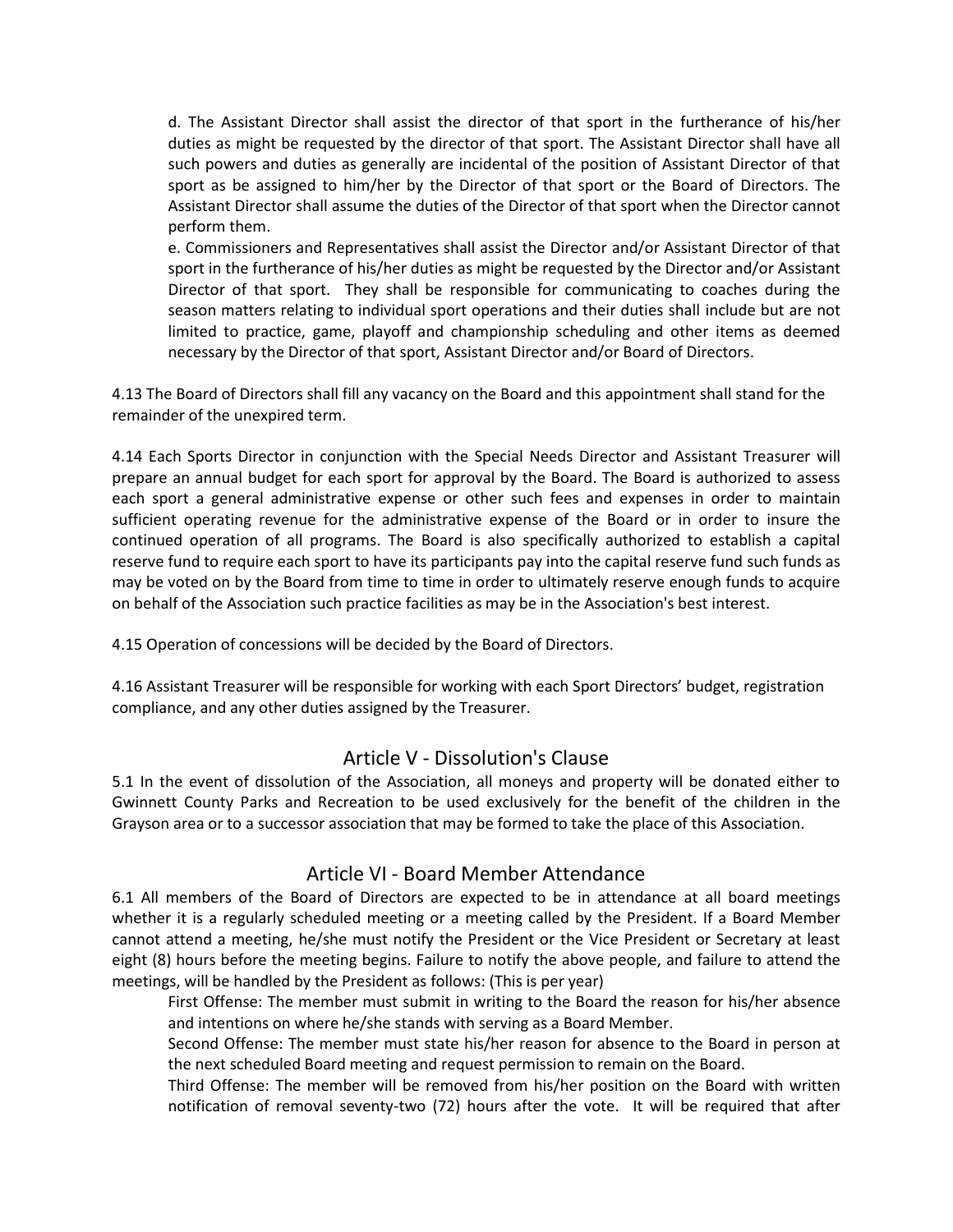removal from office, all correspondence, material, receipts, financial data, equipment, monies due, etc. with respect to The Association must be returned to the association within seven (7) days. Returns must be made to a member of the Executive Board.

#### Article VII - Gwinnett County

7.1 The Grayson Athletic Association, Inc. agrees to adhere to any rules and regulations set forth by the Gwinnett County Parks and Recreation Division as may be from time to time amended.

#### Article VIII - Election of Officers

8.1 The Board will appoint a Nominating Committee consisting of three (3) people from the membership and two (2) from the Board of Directors who will select a list of candidates for election to the Board. These nominations will be submitted in writing and must be received by the Secretary at least by November 1 prior to the Annual Meeting. The names of all nominees will be entered on a single ballot and submitted to the membership present at the annual meeting. The nominees getting the greatest number of votes will be deemed to have been elected as the new Board of Directors. There is no proxy voting. Each family who has children participating in the Association is entitled to two votes only. There is no fractional voting. A minimum of two-thirds of the Board of Directors must reside within Gwinnett **County** 

## Article IX - Legal Instruments

9.1 All checks issued by the Grayson Athletic Association, Inc. must bear two (2) signatures, each of which must be an Officer of the Association. Each Executive Board member of the Association will be bonded for a minimum of \$25,000.00 conditioned upon the performance of the duties of the office.

#### Article X - Compensation

10.1 All Executive Board members and Directors shall serve without compensation or financial remuneration in any regard. Each Executive Board member and Director is specifically prohibited from personal employment or contract with GAA. Each Executive Board Member, Director, and his/her immediate family is prohibited specifically from profiting personally in any transaction with the Association. In order to avoid any appearance of impropriety, any member of an Executive Board Member or Director's family, including but not limited to spouse, parents, children, step children, siblings, in-laws, aunts, uncles, and cousins to the third degree are specifically prohibited from being employed by or engaged in a contractual relationship with the Association in any capacity where that employment or contractual relationship results in the payment of any compensation in whatever form or substance payable by the Association or its respective committee to such Executive Board Member or Director or member of his immediate family as defined herein unless such transaction is approved by a majority vote of the Board of Directors. All elected members of the Board of Directors shall have their registration fees waived in appreciation for their volunteered time. (*Bylaw revision 12/3/09 – GAA General Meeting*)

#### Article XI - Records

11.1 The Board of Directors will review the financial records of the association on a quarterly basis.

11.2 All books and records of the Association may be inspected by any member, Director or agent or attorney or any proper person at any reasonable time upon written demand stating such purpose. Copies of such records shall be furnished upon the paying of the costs associated with compiling same.